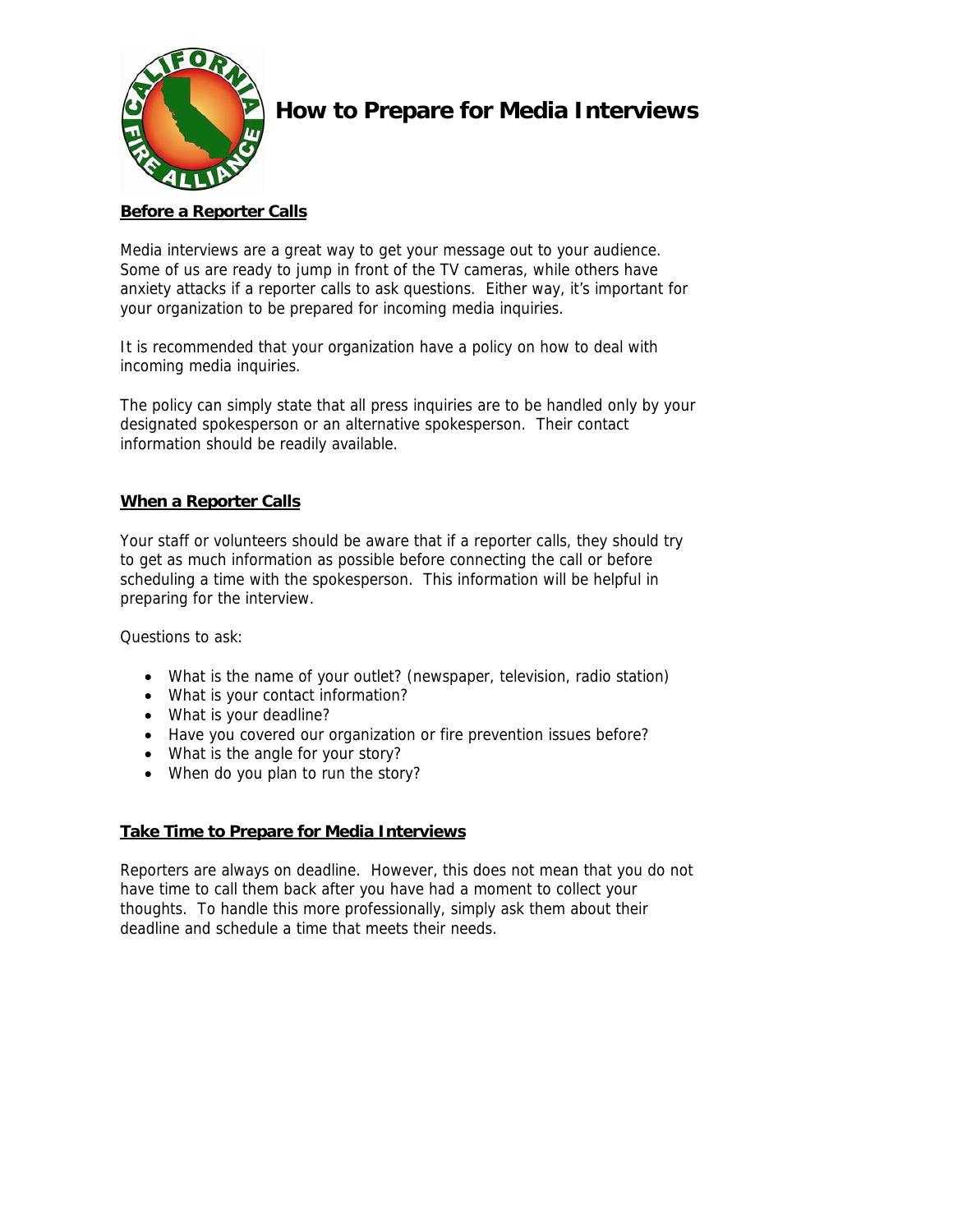Even with a few minutes, you can have time to determine what key messages you want to convey to the reporter.

You will have a better idea of your message if you know the reporter's knowledge of the subject as well as their target audience. Take a few minutes to research the media outlet and any past coverage on the subject. The Internet makes this type of research fairly easy.

You'll want to find out if the reporter has covered similar stories. If not, you'll probably need to start with some basic information before getting into more specific details. This information will help you fine-tune your message.

#### **Your Message**

To ensure a clear, concise and consistent voice in the media, your local organization should determine your key messages or talking points. Your message should include information about your organization and your mission.

In addition, your organization should also take the time to determine what you want your target audience to take away from your message. Key messages usually include a call to action, such as volunteering for your local organization or creating defensible space around your home.

Since most of the time your interviews may be conducted over the phone, it doesn't hurt to have those messages written down and in front of you. It doesn't mean to read from it directly, but use it as a guide to ensure that you are remembering the key points you need to convey.

#### **Create a Sound Bite**

Once your key messages are in place, determine how you can make it both brief and memorable. For example, a sound bite for a defensible space message could be:

#### **"It only takes 100 feet to save your home from a wildfire."**

**"Our organization is taming the wildfire even before it gets here."** 

> **It's time to trim the trees and clear the brush, before a wildfire does it for us."**